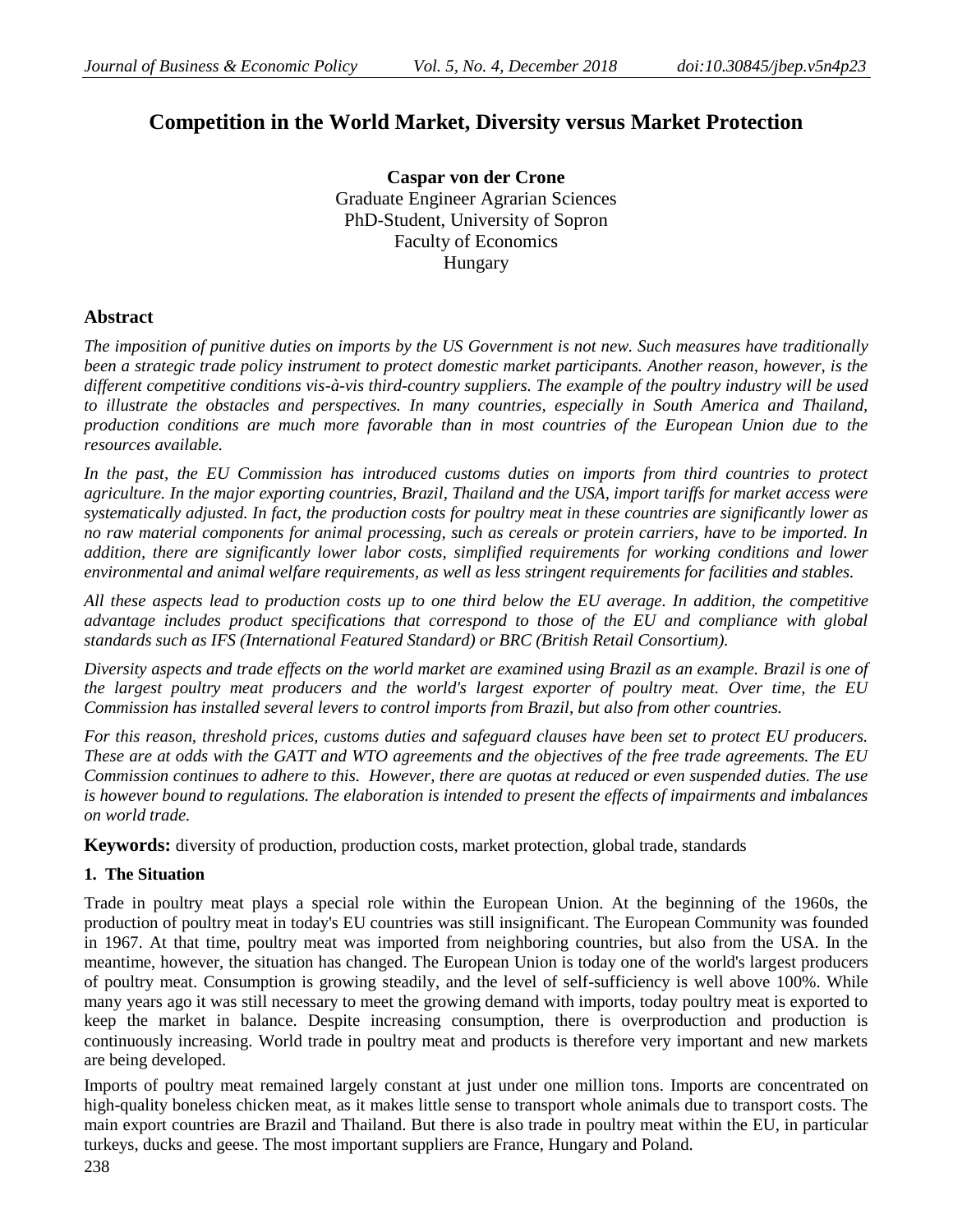The European Union has created a large number of regulations and standards for regulation. These range from production requirements within the framework of marketing standards, hygiene standards, residue requirements, animal health regulations to traceability and traceability along the entire process chain.

This complicates trade relations with many countries. Many do not have access to the EU because the requirements cannot be met or implemented. Nevertheless, trade in poultry meat and other products remains of great interest. WTO agreements or free trade agreements with third countries should facilitate access to the EU. This results in a large number of agreements and quotas. The aim of these regulations is to harmonize access to the European Community, but also to control it. This is achieved through lower tariffs up to zero duty (e.g. the socalled oilseed panel for boneless poultry meat from Brazil and Thailand and other third countries).

The following contribution is intended to provide essential information on the trade mechanisms for trade in poultry meat from third countries.

### *2. Hypotheses*

H1: EU rules affect market conditions to the detriment of domestic production.

H2: Customs duties and regulatory restrictions determine the market and influence development within the EU and prevent the intra-Community development process.

H3: Quotas and quotas offer third countries (countries outside the EU) perspectives and investment opportunities to increase production and open up new markets. Who has the economic benefit?

H4: EU mechanisms have functionality

#### *3. Methodology*

The procedure initially includes an overview of the current regulations within the EU and the GATT and WTO agreements on international trade and competition. To this end, the existing quota systems, safeguard clause systems, customs duties and additional levies will be presented and assessed. In addition, a global market overview and foreign trade are essential to present the specifications. The topic is very complex and can therefore hardly be presented and interpreted in such a short overview. Nevertheless, an attempt is made to give an insight into EU legislation and its systematics.

#### *4. Global agreements*

WTO - World Trade Organization, Geneva

Objective: to reduce customs duties and quantitative restrictions on imports and exports. It was founded on 15 April 1994 under the GATT - General Agreement on Tariffs and Trade in the so-called Uruguay Round. Besides the IFW - International Monetary Fund, Washington and the World Bank (World Bank, Washington), the WTO is one of the most important international organizations negotiating global trade and economic policies.

TIPP - Transatlantic Trade and Investment Partnership (EU-US)

The aim of the negotiating third countries is to remove tariff and non-tariff barriers to trade between the USA and the EU.

Unfortunately, negotiations are stagnating, and the recent discussions and announcements of tariffs stand in the way of an agreement. oilseed panel The Common Market Organization (CMO) for oilseeds was reformed in 1991. Production aid was replaced by direct payments to farmers. The amount of the payments is based on the area used for oilseed production and the historical average yield of the region concerned. This results in the dutyfree quota for boneless poultry meat, in particular from Brazil and Thailand. threshold prices Market prices at which agricultural products may be imported into the European Union. The prices of agricultural products below the threshold prices are so much higher that they reach the threshold price due to taxes and duties, a very theoretical approach, but efficient. US punitive tariffs

US President Trump is serious about punitive tariffs and import restrictions. This is nothing new and quite common practice. In 2002, George W. Bush had the same idea. In order to protect the weakened steel sector of the generally weakening US industry, he imposed surcharges of 8 to 30 percent on imports. The EU and other countries immediately lodged a complaint with the World Trade Organization (WTO) and threatened to sanction US products as well. Thereafter, the US lifted the trade restrictions.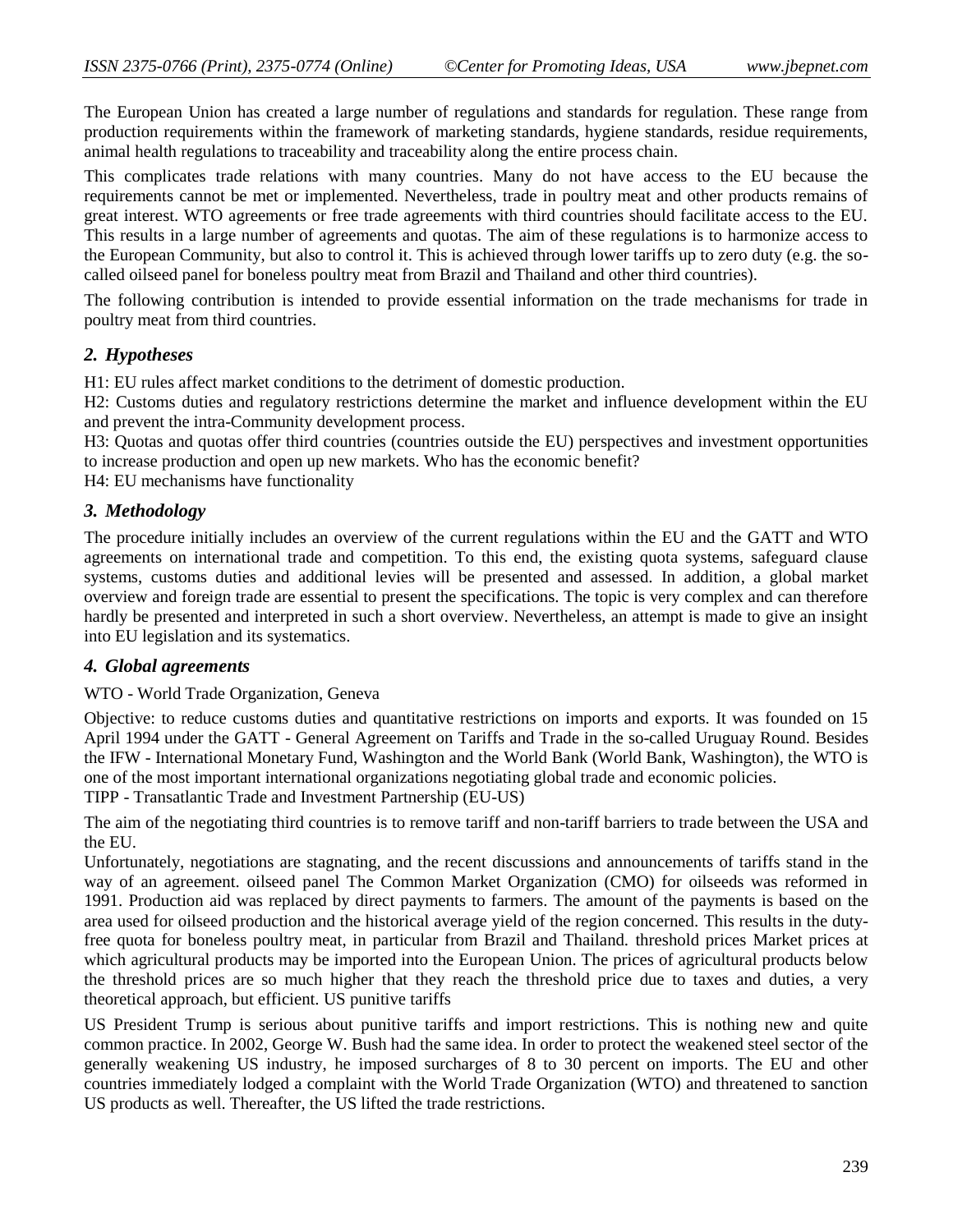As early as 1965, President Lyndon B. Johnson introduced the Chicken Tax as a punishment for European trade barriers to frozen chicken meat from the United States. It was an import duty of 25% on pick-up trucks as a countermeasure to the additional duties imposed by European countries on imports of American chickens. This duty still applies to pick-ups.

### *5. Facts and figures*

Within the EU, Poland, Great Britain, France, Spain, Italy and Germany are the largest suppliers of poultry meat. In total, they account for 71% of total EU production. A total volume of just under 14.5 million tons has recently been achieved. This means that the demand is now clearly exceeded. The degree of self-sufficiency has been above 100% for years. Exports are therefore necessary to stabilize the market. The deliveries go to China, but also to Russia and the countries of the Middle East. Poultry meat is also delivered to Africa, especially to slaughter hens. Many years ago, there were export refunds for certain products. The aim was to facilitate access to thirdcountry markets, i.e. to compensate for higher production costs and thus the lack of competitiveness vis-à-vis other countries. However, this was contrary to WTO principles and export refunds no longer exist.



### **Figure 1: Poultry production and trade**

Poultry Production and Trade

Source: Compiled by Caspar von der Crone, MEG balance eggs and poultry

The figure gives an overview of the world market for production and trade. The USA is the world's largest producer of poultry meat. China ranks second, followed by the EU countries and Brazil. Unfortunately, no concrete data are available for Thailand.

Brazil is the world's No. 1 exporter of poultry meat and exports almost 4 million tons of poultry meat. Important customer countries are the Middle East, but also countries of the European Community, especially Germany.

Currency parities play an important role in wholesale and foreign trade. In the past, therefore, there were currency compensation amounts to compensate for exchange rate differences within the countries of the then EU. With the introduction of the ECU and later the euro, this became obsolete. However, it may still be important for countries outside the euro zone.

Today, most foreign trade is conducted in US dollars. Therefore, a low or high dollar exchange rate still has an impact on the economic perspective.

240 The ups and downs of the US dollar against the euro in recent years has therefore played an extremely important role in trade. Example: The contract is concluded at a low dollar exchange rate; during processing, transport etc.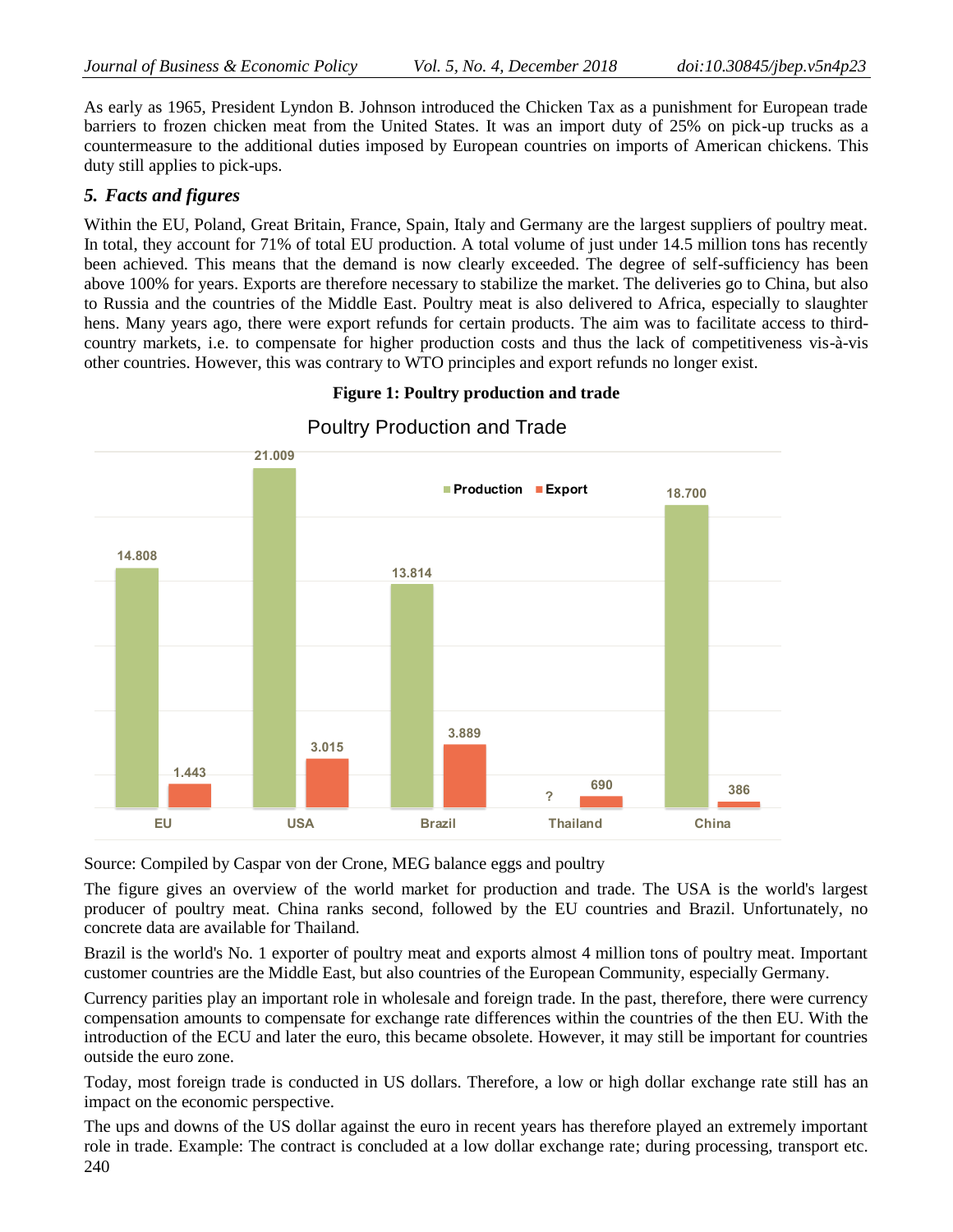the dollar exchange rate changes and has reached a higher level. This inevitably has an impact on sales and costing. Importers are achieving a significantly lower price on the market than previously expected. On the other hand, it can go just as well in the other direction. Between conclusion of the contract and delivery, marketing, dispatch and transport, etc., many weeks or months usually pass.





Source: EU Commission

The development of producer prices for broilers is characterized by a constant ups and downs. They clearly show the different production costs of poultry meat in Brazil, the USA and the EU. This results in competitive advantages. Brazil, in particular, is benefiting above all from the favorable framework conditions and thus significantly lower production costs. The reasons for this have already been explained. Production costs are also lower in the USA than in EU countries. In addition to ascending and descending exchange rates, feed prices play a decisive role. Crop failures and lower yields due to the drought in 2018 lead to higher costs, which have a direct impact on production costs, as feed is the main cost factor in animal refinement.

| (a total of $871,547$ tons in 2018) |                                   |                                          |         |
|-------------------------------------|-----------------------------------|------------------------------------------|---------|
|                                     | First come first serve, zero duty | Minimum market access, red. rate of duty |         |
|                                     |                                   |                                          |         |
| Chile                               | 18.125                            | <b>USA</b>                               | 21.345  |
| Israel                              | 7.000                             | third countries                          | 19.305  |
| Turkey                              | 1.000                             |                                          |         |
|                                     |                                   | salted poultry meat, ad valorem duty     |         |
|                                     | Licence quotas, zero duty rate    |                                          |         |
|                                     |                                   | Brazil                                   | 170.807 |
| Israel                              | 4.560                             | Thailand                                 | 92.610  |
| Brazil                              | 21.608                            |                                          |         |
| Thailand                            | 5.100                             | Preparations, ad valorem duty            |         |
| Ukraine                             | 37,600                            |                                          |         |
| other                               | 6.485                             | <b>Brazil</b>                            | 250.482 |
|                                     |                                   | Thailand                                 | 189.633 |
| Total                               | 871.547                           | other                                    | 25.877  |

| Table 1: EU import quotas |  |  |  |
|---------------------------|--|--|--|
|---------------------------|--|--|--|

Source: EU Commission - EU market situation for poultry meat and eggs

The import quotas of the European Union are currently just under 0.9 million tons. There are various quota regimes ranging from zero to reduced duties. Of particular interest are imports of salted poultry meat and preparations (seasoned, cooked). The volume is now 0.7 million tons.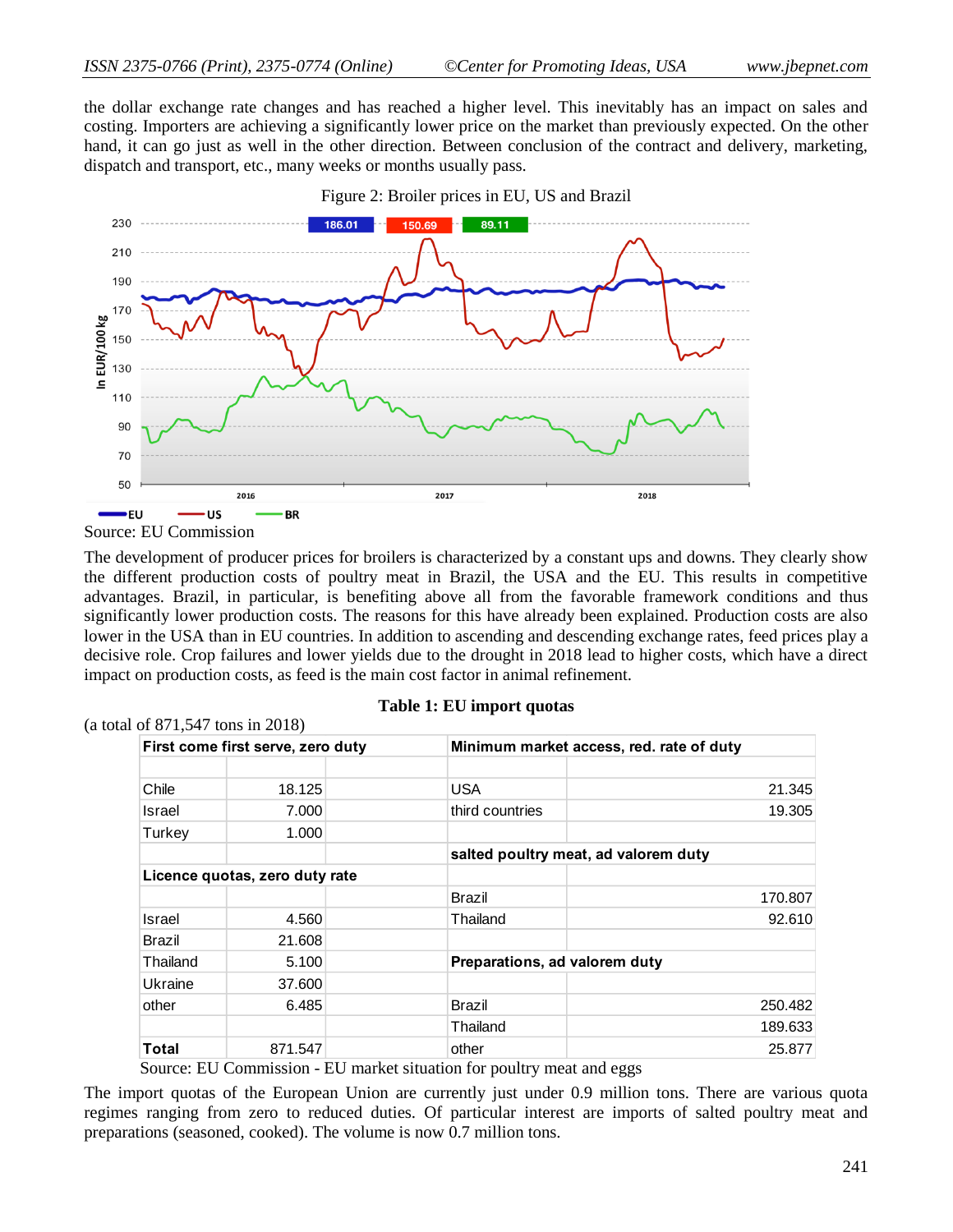The meat is not suitable for direct consumption, but only for further processing. These origins are subject to a fixed duty, so there are no risks from threshold prices or additional charges. In the case of salted poultry meat, the Commission has taken many steps in Brussels to reduce imports, and a quota has finally been created. With the customs tariff for salt meat, importers have found a gap in the customs tariff in order to handle import transactions at more favorable conditions.

# *6. Standards and requirements*

In all areas of animal refinement there are standards for production and marketing. These can also restrict the import business. At the beginning of the 1960s there was neither the EU (the European Community - EC was founded in 1967) nor any significant production of poultry meat. At that time, Germany imported broiler chickens mainly from the USA. However, this trade has come to a standstill. The reason: Different hygiene requirements. The US poultry industry uses chlorine to reduce micro-organisms, which is not allowed under EU legislation. But also, the posture requirements have a big influence. For example, eggs from third countries which do not comply with EU requirements must be declared "not EU compliant". Products offered in this way can be marketed, but the labelling is tantamount to a marketing ban in food retailing.

Although the USA has for many years had continents with reduced tariffs for the supply of poultry and eggs to the EU, the export is difficult due to different hygiene requirements and marketing standards, keyword chickens. From a hygienic point of view this is completely unfounded, but rather an emotional aspect which has long been a point of discussion between the EU and the USA.

But that's only part of the story: Overall, the improved location conditions lead to production costs that are up to one third below the EU average, as the example of Brazil shows. Over the years, the EU Commission has therefore issued a large number of regulations in order to balance the competitive advantages over EU farmers.

The basic principle is based on threshold prices (theoretical production costs based on surveys carried out in the late 1980s) and additional duties, also known as punitive duties, on imports from third countries. The basis for this is no longer up to date due to the changed framework conditions. Productivity has improved significantly as a result of successful breeding. The animals reach an earlier slaughter age or carcass weight and have a better feed conversion. New standards in the field of equipment and slaughtering technology lead to a further increase in efficiency. Nevertheless, the EU Commission is sticking to outdated threshold prices, ultimately to protect poultry producers in the EU.

However, this procedure is contrary to the GATT (General Agreement on Tariffs and Trade) / WTO Agreement and the objectives of the free trade agreements with the Mercosur countries. Nevertheless, the EU maintains its approach. However, export refunds for deliveries to third countries were abolished.

# *7.Supply Chain*



**Figure 3: Example Supply Chain**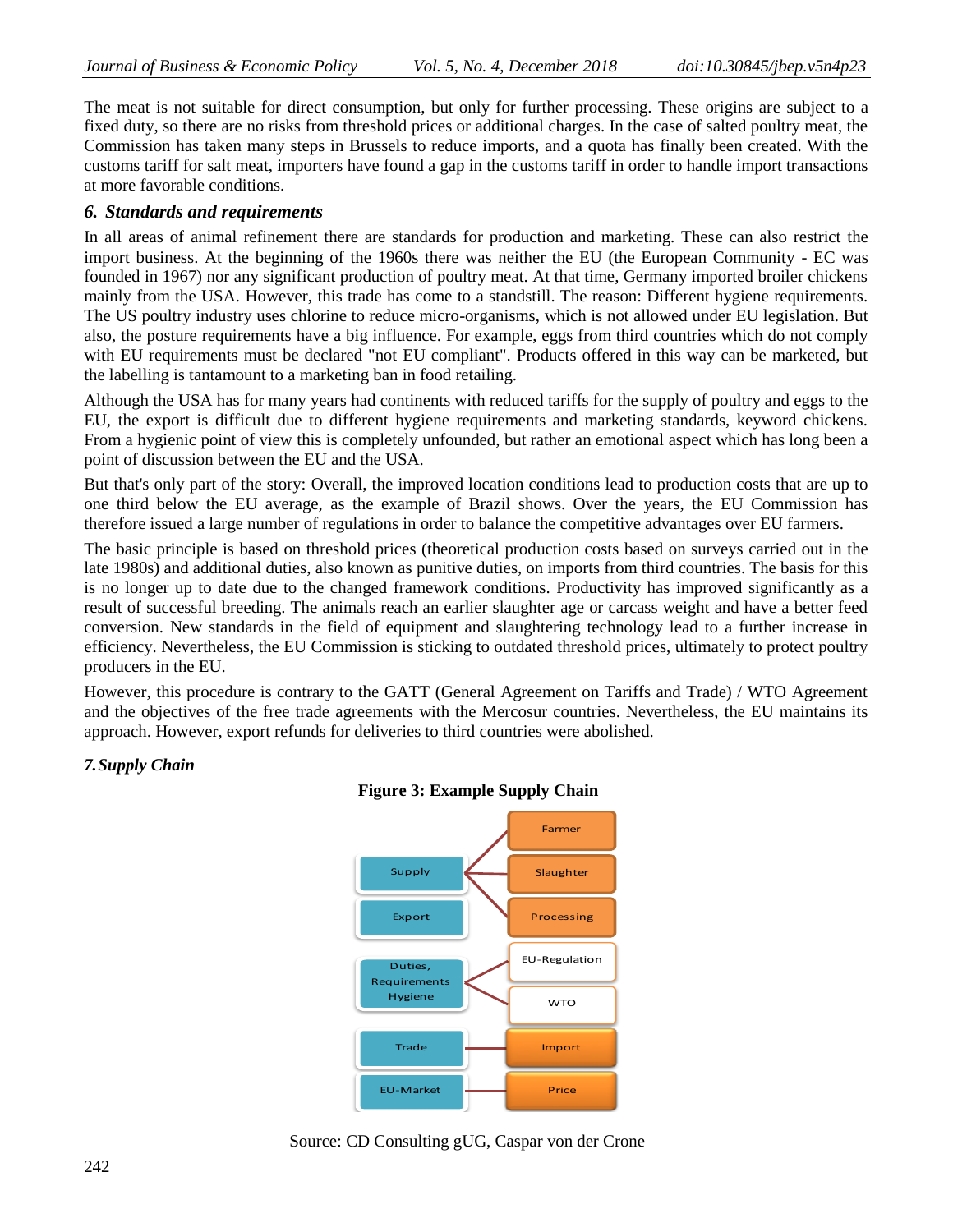The overview is an example of the value chain in the poultry sector. But it also applies to other products and represents the process from production to marketing. In between, there are many rules before delivery and marketing takes place in the EU.

However, traceability and traceability of origin play a very important role. The EU Regulation 178/2002, which contains requirements for the origin of products, applies to foodstuffs placed on the market in Germany. This has led to an extensive discussion. In principle, regulation is to be welcomed, but it is not sufficient to cover the entire process chain. In the meantime, there are more and more approaches for further measures, for example Blockchain. Batch-oriented traceability offers traceability, especially when recalls have to be initiated due to residues. In addition to traceability, other aspects have also gained in importance. These include sustainability, fair prices and above all animal welfare.

In addition to market-relevant requirements, there are other criteria: These may be animal health requirements (avian influenza, ASF and other animal diseases) or residues which are subject to specific limits within the EU. In the past, there have been problems with antibiotic residues whose use is banned and where proof is provided, imports are refused. This also applies to salmonella and other prohibited substances, e.g. nitrofurans or dioxins. Prior to customs clearance, the containers are randomly inspected. If residues are found, importation shall be prohibited. The respective importer is not only responsible for the residue checks, but also for the risk of total loss during the disposal of the delivery.

### *8. Customs duties, safeguard clause*

The most important requirements are listed below:

- threshold prices
- Duties, additional duties
- Safeguard clause systems
- oilseed panel
- WTO / GATT regulations
- Minimum market access (Minimum Access)
- TIP
- free trade agreements
- Common Agricultural Policy (CAP)

The EU Commission has created a complicated set of rules to protect agriculture. Duties on imports from third countries lead to market restrictions but are actually intended to compensate for the often significantly lower production costs compared to the EU.

Threshold prices have been in force since 1.7.1995 and have not been adjusted since then. Customs duties have remained unchanged since 2000. Representative prices are charged. On this basis, additional duties are calculated. This is intended to take account of the different framework conditions on the world markets. They are intended to compensate for lower production costs outside the EU.

An additional duty shall be levied if:

Import price  $< 10 %$  below the threshold price 0%.

Import price  $> 10 %$  to  $< 40 %$  below the threshold price of 30 %.

Import price  $> 40 %$  to  $< 60 %$  below threshold price 50 %.

Import price  $> 60\%$  to  $< 75\%$  below threshold price 70%.

Import price > 75% below the threshold price of 90%.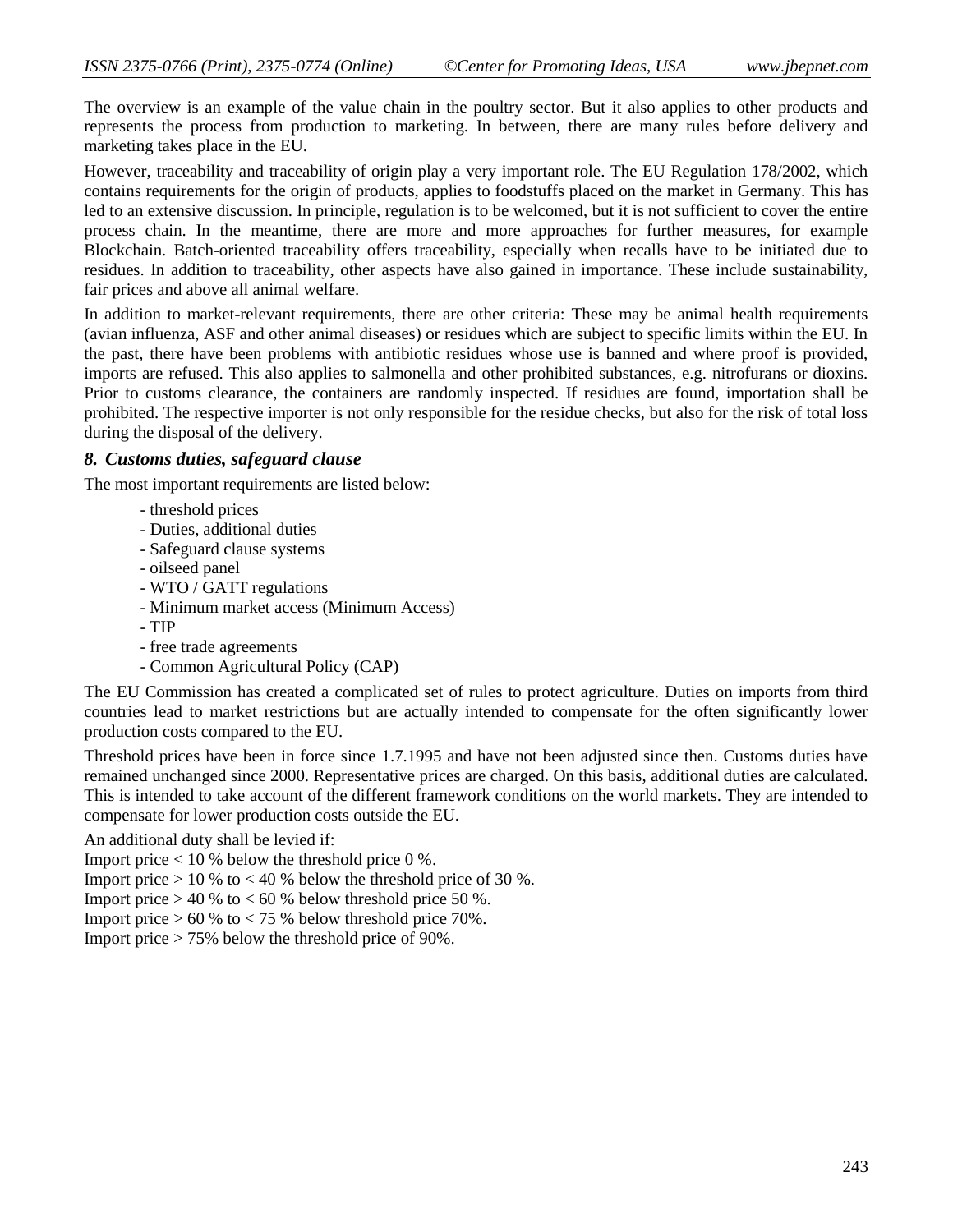

#### **Table 2: Example of calculation**

Compiled by EPEGA, Caspar von der Crone

It is a very complicated procedure. In the above example, the representative price or CIF import price was used. This results in an additional duty of 21.89  $\epsilon$ , rounded 22.00  $\epsilon$ . Zoo, additional duty, import price and transport etc. result in a theoretical offer price of 351,80  $\epsilon$ .

**Figure 4: Theoretical price calculation for imports**



Compiled by CD Consulting, Caspar von der Crone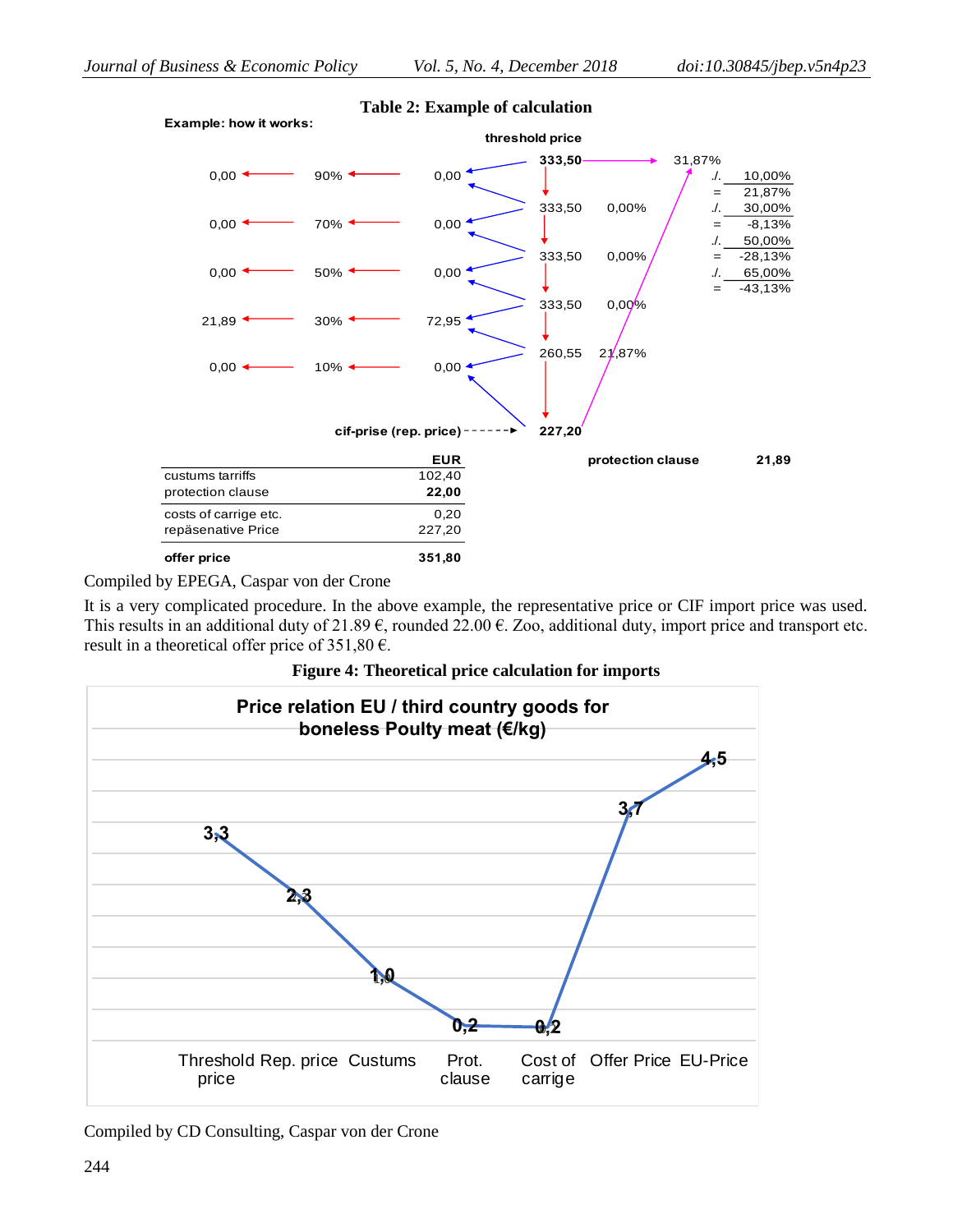The overview shall serve as a basis for calculating trade in poultry meat. The data are based on real values. Threshold prices and additional charges are fixed. Additional obligations, which vary according to the market situation, are regarded as factors of uncertainty. The transport and logistics costs are also calculable, but not the additional fees that arise from inspections and investigations in the ports. This results in a theoretical offer price for goods from third countries, in this case  $\epsilon$  3.7, which must not be lower than the EU market price.

### *9. Evaluation of the hypotheses*

**H1:** EU rules affect market conditions to the detriment of domestic production

Quotas and association agreements open up prospects for countries outside the EU. However, the aim is to achieve production targets and adapt to market conditions. There is no discrimination against domestic production. Competition under the same conditions always makes sense and helps to distinguish oneself on the market. This also applies to countries outside the EU which are confronted with future requirements. This serves on the one hand to facilitate access to the EU market, but on the other hand also to implement experience with standards in the future production process. The presentations of the magnitudes of the quotas and the demand for imported goods clearly demonstrate this.

**H2:** Tariffs and regulatory restrictions determine the market and influence development within the EU and prevent the intra-Community development process.

No, the tariffs are intended to compensate for competitive advantages. In many countries there are better framework conditions than in the EU, e.g. low feed prices, climate, service, working conditions, lower wages and social aspects.

Evidence: The safeguard clause system and its impact on the price structure.

**H3:** Quotas and quotas offer third country suppliers perspectives and investment opportunities to increase production and open up new markets. Who has the economic benefit?

Both third countries and EU Member States. On the production side, it is considered that this distorts competition as there are production cost advantages for third parties, in particular Brazil and Thailand. On the other hand, the market and consumers benefit from favorable prices. Competition always serves change and cost-oriented management. Ultimately, however, the framework conditions and sales conditions, quality and food safety are decisive. In the past there have been problems with arrears and lack of controls. However, this has also led to changes in production and control procedures.

**H4:** EU mechanisms have functionality

Yes, the requirements are very efficient, even if they are complicated in application and implementation and not easy to understand. Proof of this is the safeguard clause system with the calculation of additional levies when goods are dumped on the EU market. The system is very efficient and comprehensively protects EU producers.

This applies to EU legislation, in particular marketing standards, but also to the general level of hygiene.

### *10. Conclusions*

An additional duty shall be levied on the basis of representative prices collected by the EU in the exporting countries if these are below the threshold price. In addition, there are freight costs, handling costs in the ports, transport to the destination, handling and, if necessary, hygiene and residue checks.

But the economy finds other solutions: One example is the import of salted poultry meat, which does not fall under the threshold prices but only under the ad valorem duties. Import volumes have increased significantly and the EU has created a quota to regulate the volume of supplies from Brazil and Thailand. This shall also apply to cooked and prepared poultry meat.

The so-called oilseed panel stands for duty-free imports, especially from Brazil and Thailand. It comprises 27,000 tons, which theoretically leads to a profit of over 27 million euros. There is therefore a complicated procedure for restricting applications for authorizations. Many companies have founded up to 100 more companies to benefit from these quotas. For this reason, some of the allocation ratios are below 0.5%.

But trading also entails risks. Deposits, royalties and, where applicable, advance payments forfeited if the allocated quantity is not accepted within a normally short period of time.